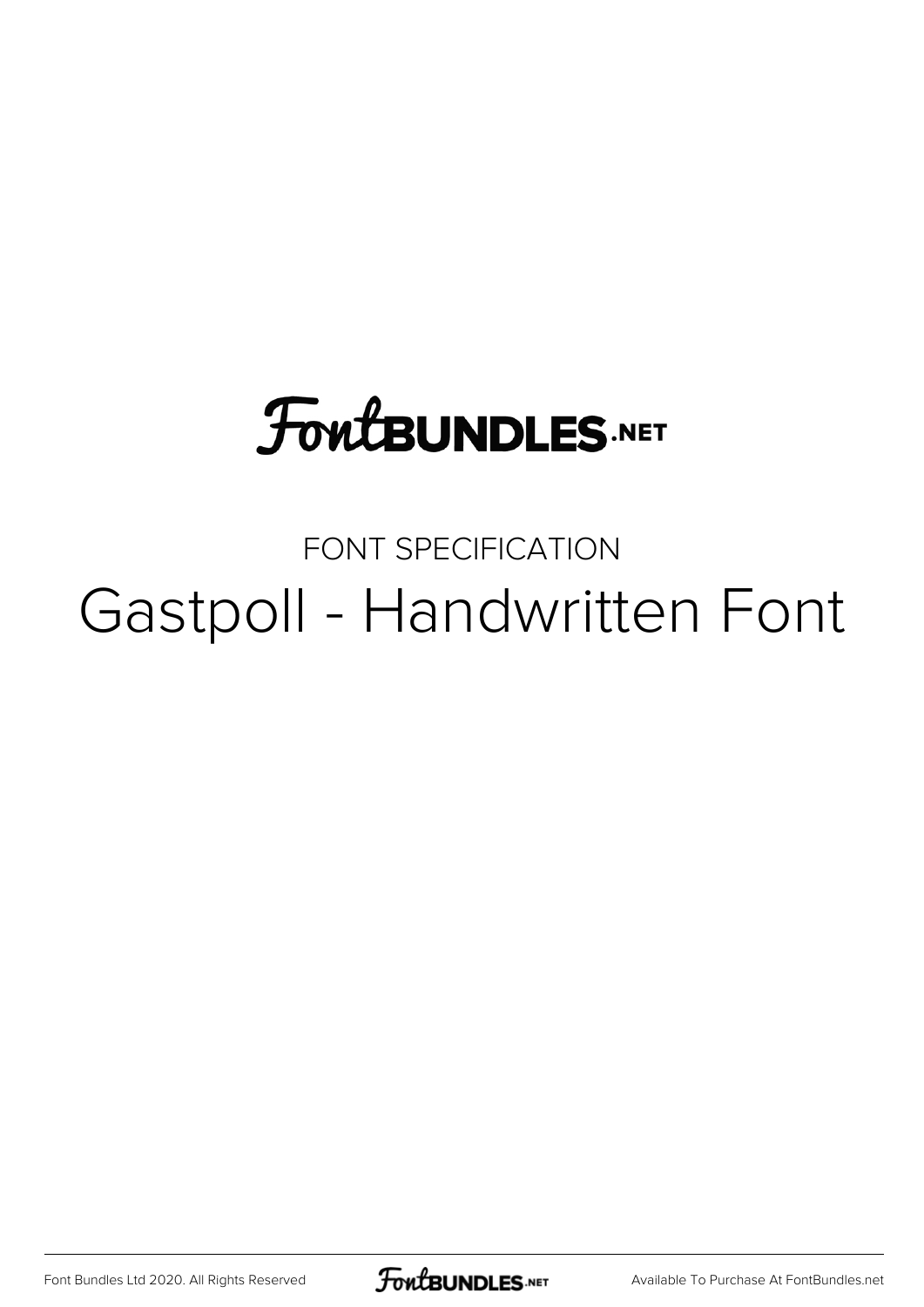## Gastpoll - Regular

**Uppercase Characters** 

ABCDEFGHIJKIMMOPQ RETUVWXUZ

Lowercase Characters

abcdefghijklmnopgrsturwxyz

**Numbers** 

### 0123456789

Punctuation and Symbols

All Other Glyphs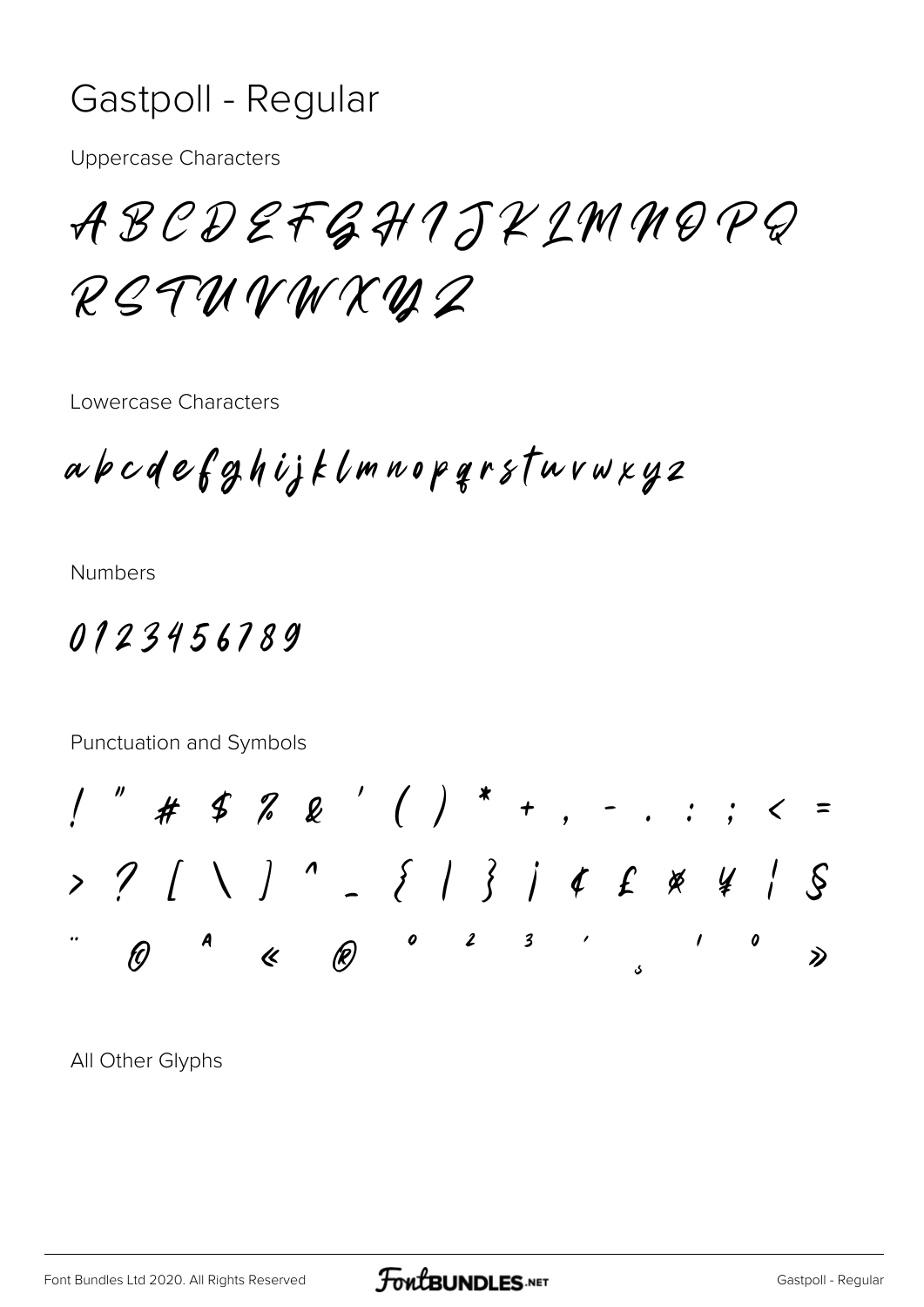